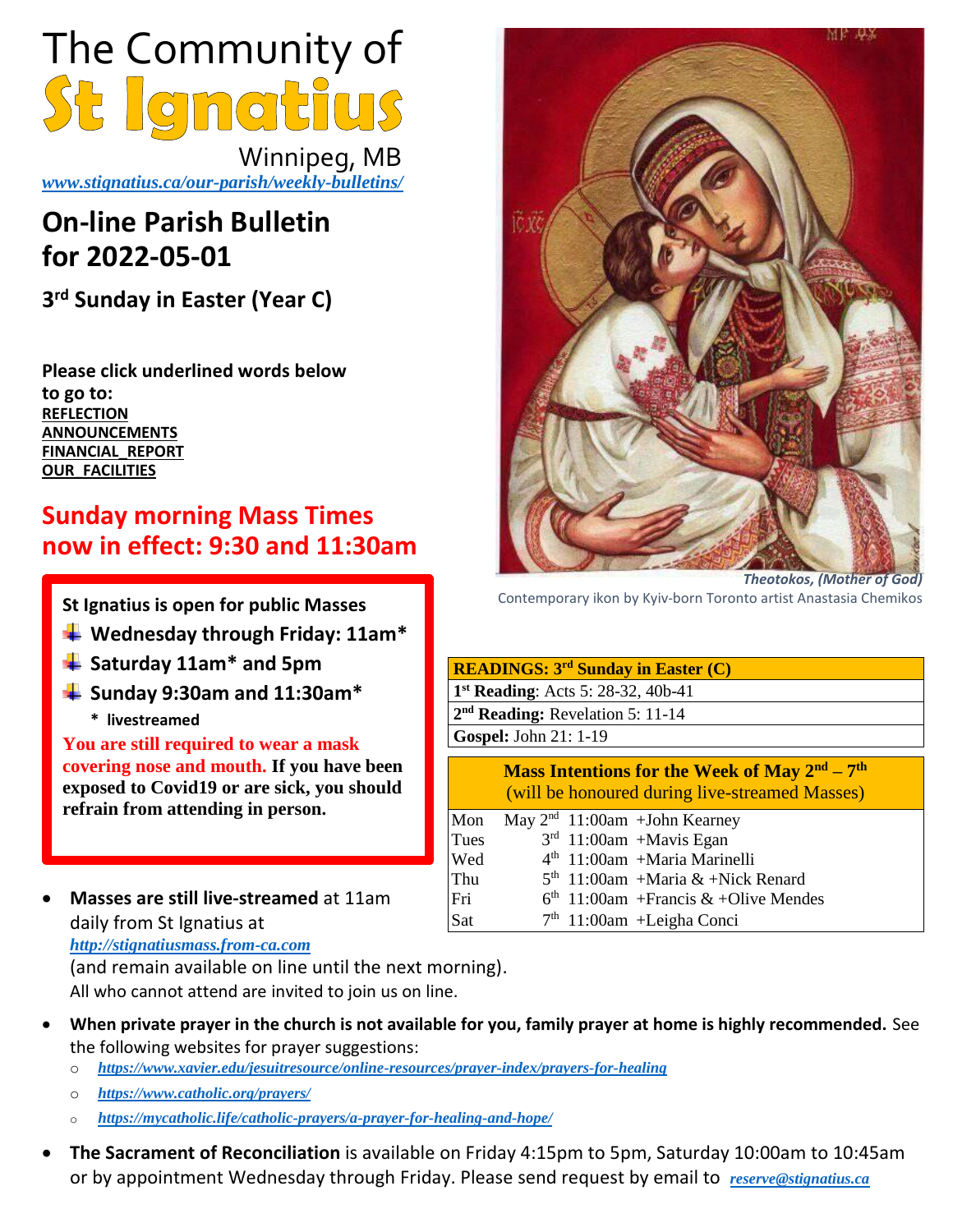## <span id="page-1-0"></span>**ANNOUNCEMENTS**

**Volunteers Needed:** (If interested, please contact the Office, 204-474-2351 or email *[office@stignatius.ca](mailto:office@stignatius.ca)* )

- **Assistants to Lee Mencik** to help coordinate Lectors and Communion Ministers
- **Sunday School Teachers for 2022-23,** for all grade levels.

**Congratulations to the St Ignatius Sunday School students who will be receiving their First Holy Communion** this Sunday 1 May at the 9:30am Mass. Thanks to their teachers, parents and volunteers.

**Job Opening: Coordinator, Adult Education Centre, St Ignatius Parish**. If interested send résumé and covering letter t[o office@stignatius.ca](mailto:office@stignatius.ca) . For info, go to: *[www.stignatius.ca/our-parish/weekly-bulletins/April16/](http://www.stignatius.ca/our-parish/weekly-bulletins/April16/)* Deadline: Friday 6 May.

**All events scheduled for the church basement are postponed** until September, due to flooding and water damage.

**An email scam is circulating** purporting to be from Fr Frank, asking for a favour and to contact him. **Do not reply to that email.** 

**Universal Synod announced by Pope Francis:** St Ignatius Parish Pastoral Council invites you to participate by finding information and **completing the Archdiocese of Winnipeg's on-line survey before May 1st .** Go to *<https://www.archwinnipeg.ca/main.php?p=168>* and click on "Participate in the Synod."

**Sandwich-makers wanted** to enable our Parish to provide food for the Immaculate Conception Drop-In Centre on three Sundays: 8 May, 12 June, & 19 June. On each date

, Knights and other volunteers will provide 30-40 individually wrapped sandwiches and 30-40 bags, each with 2- 3 cookies. To volunteer, and for details about required ingredients and pick-up or drop-off, please email Malcolm Bird at birdman bc@yahoo.com or call 204-962-3320 (cell) or 204-421-0015 (home).

## **St Ignatius Refugee Committee needs help for refugee families settling in Winnipeg.**

- **Afghan family:** We still need more funding for the family in peril for working with the Jesuits.
- **Ukrainian family:** the size of family we can sponsor depends on the funds we raise.

**Please send cheques payable to St Ignatius Parish** earmarked for "Ukrainian Refugee Fund" or/and "Afghan Refugee Fund." For info, contact Saratha, 204-885-0551.

**D&P** Share Lent Campaign: It's not too late to donate. Place your donation in the collection box.

## **Knights of Columbus Initiatives**

- **Next Rosary Prayer: Sunday 29 May** immediately after 11:30am Mass. Bring your rosary.
- **Sobeys and Co-op Grocery Card Sales** after Saturday 5pm and Sunday morning Masses. Pay by cash or debit to earn donations to our Parish from these stores.

**Ignatian Spirituality – Introductory sessions 3 Wednesdays: 4, 11, & 18 May, 7pm on Zoom, followed by 3 Wednesdays 21 & 28 September and 5 October, 7pm in person.** The St Ignatius Ed Centre is sponsoring a series of sessions to lead one into aspects of Ignatian spiritual practices, to help one grow closer to the Lord in scriptural prayer and be attentive to where the Lord is acting in one's daily life. If you'd like to consider the Spiritual Exercises in Daily Life for the fall, come to the introductory sessions in May, where we will cover attentive praying with the scriptures through Lectio Divina, the concepts of Consolation and Desolation, and the Daily Examen. For info, contact Liz Polakoff (*[lpolakoff@stignatius.ca](mailto:lpolakoff@stignatius.ca)*); Johnston Smith ( *[jsmith@stignatius.ca](mailto:jsmith@stignatius.ca)* ); or Parish office, 204-474-2351 or ( *office@stignatius.ca* ).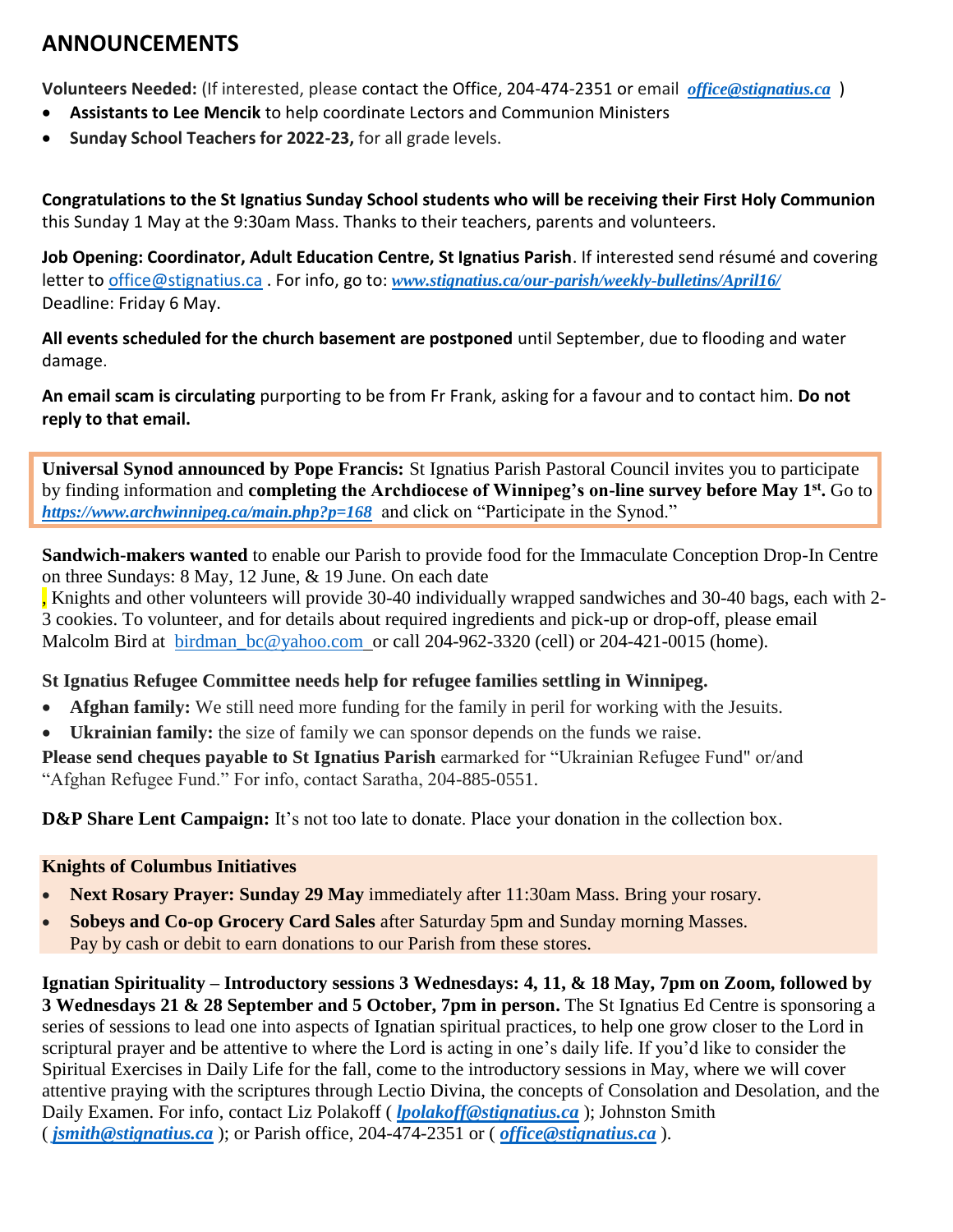## <span id="page-2-0"></span>**REFLECTION**

## **Marian Traditions in May**

There is evidence that a major feast of the Blessed Virgin was celebrated in the early Church on the 15<sup>th</sup> of May each year. Marian devotions probably originated with the Church's attempt to displace or "Christianize" the persistent classical Greek cult of Artemis, goddess of fertility, to whom the month of May was dedicated. Alfonso X ("the Wise), King of Spain and briefly Holy Roman Emperor, wrote in the 13th century about the custom of honouring Mary during specific dates in May. Eventually, the entire month was filled with special observances and devotions to Mary, called the Tricesimum. During the  $17<sup>th</sup>$  and  $18<sup>th</sup>$  Centuries, starting in Italy, it became increasingly common to consecrate the entire month of May to the Blessed Virgin by special observances. In 1747, the Archbishop of Genoa recommended May Marian devotions for the home. The practice was especially popular in Jesuit colleges and spread from there to nearly every Latin Rite church. Specific prayers were promulgated in Rome in 1838. From Italy, May devotions spread to France and Belgium. The tradition of honouring Mary in a month-long May devotion eventually spread around the Roman Catholic world in the 19th century. In 1945, Pope Pius XII solidified May as a Marian month after establishing the feast of the Queenship of Mary on May 31st. After the Second Vatican Council, this feast was moved to August  $22<sup>nd</sup>$ , while May  $31<sup>st</sup>$  became the feast of the Visitation of Mary. In his 1965 encyclical, *Mense Maio*, Pope Paul VI identified the month of May as an opportune time to incorporate special prayers for peace into traditional May devotions.

There is no firm rubric for the content of a May devotion. It usually includes singing Marian anthems, reading from Scriptures, and a sermon. Prayers may include the Hail Mary, but the Rosary itself (the object of a separate month-long devotion in October) is not usually a part of May devotions. Some May devotions may take place outside in a forest or a dedicated special place. The last devotion on May  $31<sup>st</sup>$  is often followed by a solemn procession, during which an icon of the Virgin Mary is carried outside and back into the church. Characteristic of May devotions in Southern Europe is the May Altar in the home – consisting of a table decorated with flowers, a Marian icon, and candles – around which Marian devotions take place within the family.

Sources:

*<https://www.catholic.com/qa/the-marian-months-of-may-and-october> and [https://en.wikipedia.org/wiki/May\\_devotions\\_to\\_the\\_Blessed\\_Virgin\\_Mary](https://en.wikipedia.org/wiki/May_devotions_to_the_Blessed_Virgin_Mary)*